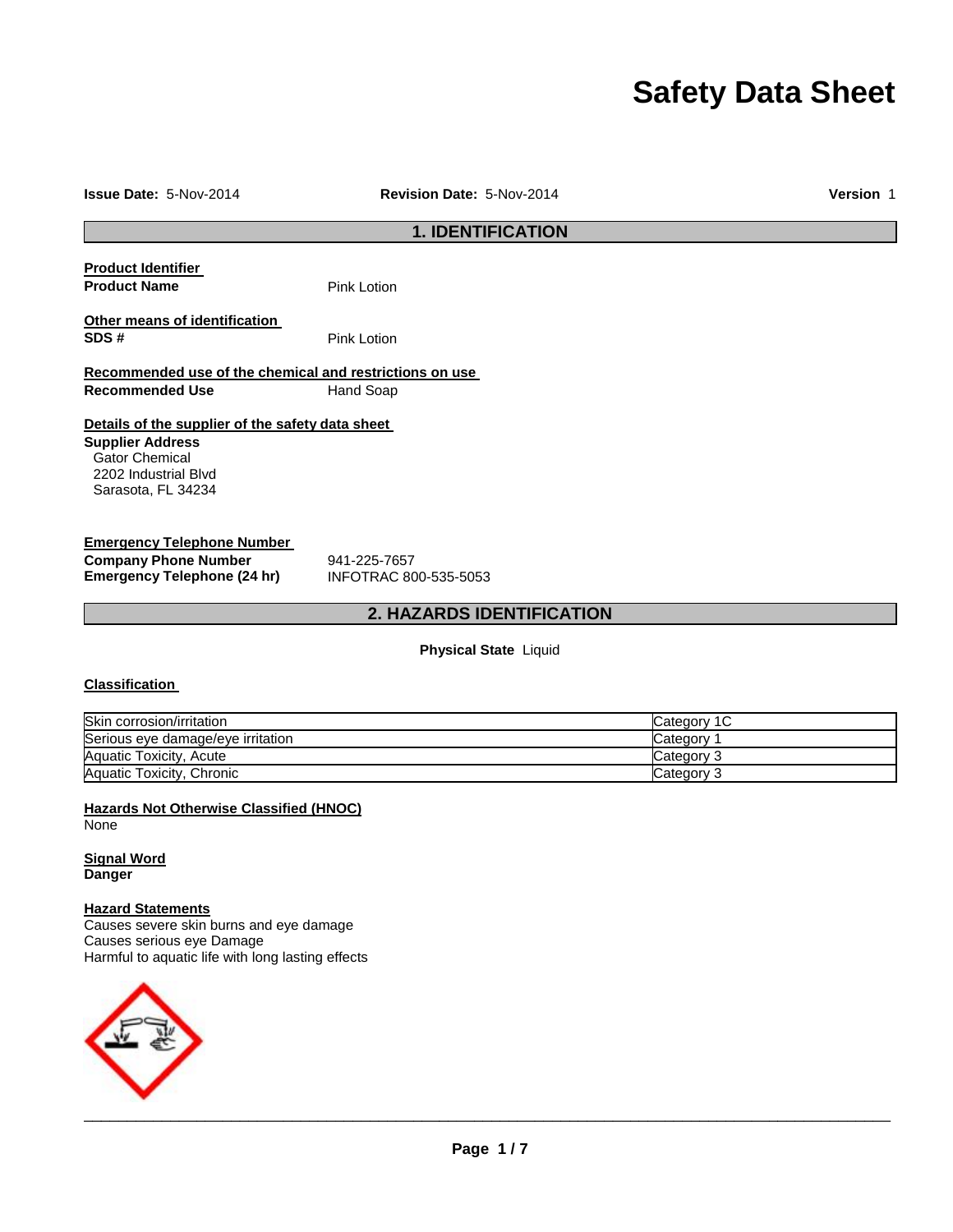### **Precautionary Statements - Prevention**

Wash face, hands and any exposed skin thoroughly after handling Do not breathe dust/fume/gas/mist/vapors/spray Wear protective gloves/protective clothing/eye protection/face protection Avoid release to the environment

#### **Precautionary Statements - Response**

IF ON SKIN (or hair): Remove/Take off immediately all contaminated clothing. Rinse skin with water/shower.

Wash contaminated clothing before reuse.

IF INHALED: Remove to fresh air and keep at rest in a position comfortable for breathing. Immediately call a Poison Center or doctor/physician.

IF IN EYES: Rinse cautiously with water for several minutes. Remove contact lenses, if present and easy to do. Continue rinsing. IF SWALLOWED: rinse mouth. Do NOT induce vomiting.

\_\_\_\_\_\_\_\_\_\_\_\_\_\_\_\_\_\_\_\_\_\_\_\_\_\_\_\_\_\_\_\_\_\_\_\_\_\_\_\_\_\_\_\_\_\_\_\_\_\_\_\_\_\_\_\_\_\_\_\_\_\_\_\_\_\_\_\_\_\_\_\_\_\_\_\_\_\_\_\_\_\_\_\_\_\_\_\_\_\_\_\_\_

#### **Precautionary Statements - Disposal**

Dispose of contents/container to an approved waste disposal plant

#### **Precautionary Statements – Storage:**

Store Locked Up

#### **Other Hazards:**

None Known

### **3. COMPOSITION/INFORMATION ON INGREDIENTS**

| <b>Chemical Name</b>                  | <b>CAS No</b> | Weight-% |
|---------------------------------------|---------------|----------|
| Benzenesulfonic acid, sodium salts    | 68081-81-2    | $10-15$  |
| Sodium Laurel Ether Sulfate           | 6858-34-2     | 1-5      |
| Nonylphenol polyethylene glycol ether | 127087-87-0   | 1-5      |
| Formaldehyde                          | $50-00-0$     | < 0.1    |

\*\*If Chemical Name/CAS No is "proprietary" and/or Weight-% is listed as a range, the specific chemical identity and/or percentage of composition has been withheld as a trade secret.\*\*

### **4. FIRST-AID MEASURES**

#### **First Aid Measures**

| <b>Eve Contact</b>                  | Rinse thoroughly with plenty of water for at least 15 minutes, lifting lower and upper eyelids.<br>Consult a physician.                                                |
|-------------------------------------|------------------------------------------------------------------------------------------------------------------------------------------------------------------------|
| <b>Skin Contact</b>                 | Wash with soap and water. Take off contaminated clothing. Wash contaminated clothing<br>before reuse. If skin irritation or rash occurs: Get medical advice/attention. |
| Inhalation                          | Remove to fresh air.                                                                                                                                                   |
| Ingestion                           | Clean mouth with water and drink afterwards plenty of water.                                                                                                           |
| Most important symptoms and effects |                                                                                                                                                                        |
| <b>Symptoms</b>                     | Contact may cause irritation and redness.                                                                                                                              |
|                                     | Indication of any immediate medical attention and special treatment needed                                                                                             |

**Notes to Physician**  Treat symptomatically.

## **5. FIRE-FIGHTING MEASURES**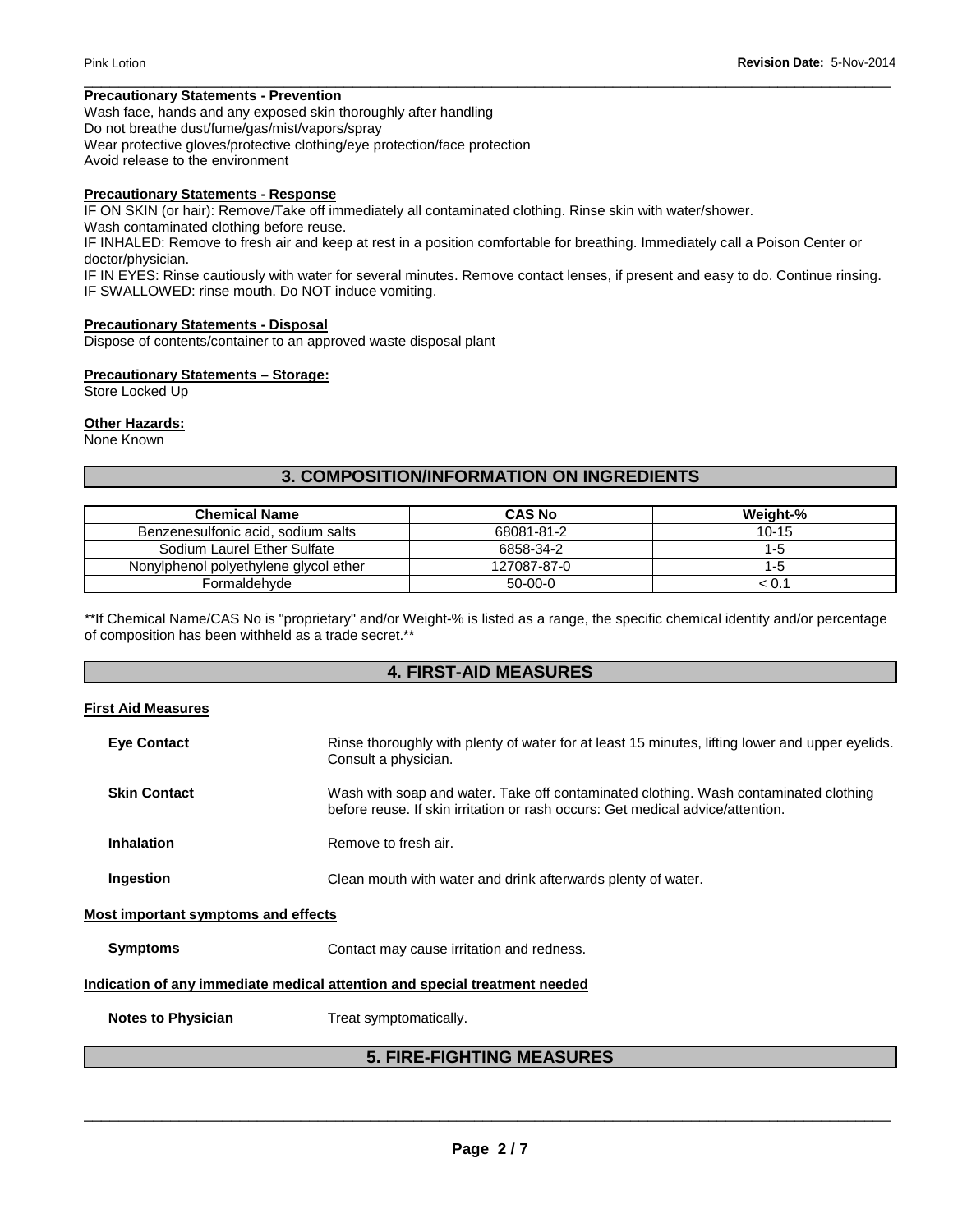#### **Suitable Extinguishing Media**

Use extinguishing measures that are appropriate to local circumstances and the surrounding environment.

### **Unsuitable Extinguishing Media** Not determined.

#### **Specific Hazards Arising from the Chemical**

Non-flammable solution.

#### **Protective equipment and precautions for firefighters**

As in any fire, wear self-contained breathing apparatus pressure-demand, MSHA/NIOSH (approved or equivalent) and full protective gear.

### **6. ACCIDENTAL RELEASE MEASURES**

\_\_\_\_\_\_\_\_\_\_\_\_\_\_\_\_\_\_\_\_\_\_\_\_\_\_\_\_\_\_\_\_\_\_\_\_\_\_\_\_\_\_\_\_\_\_\_\_\_\_\_\_\_\_\_\_\_\_\_\_\_\_\_\_\_\_\_\_\_\_\_\_\_\_\_\_\_\_\_\_\_\_\_\_\_\_\_\_\_\_\_\_\_

#### **Personal precautions, protective equipment and emergency procedures**

**Personal Precautions Use personal protective equipment as required.** 

#### **Methods and material for containment and cleaning up**

| <b>Methods for Containment</b> | Prevent further leakage or spillage if safe to do so. |
|--------------------------------|-------------------------------------------------------|
|                                |                                                       |

### **Methods for Clean-Up Keep in suitable, closed containers for disposal.**

### **7. HANDLING AND STORAGE**

#### **Precautions for safe handling**

**Advice on Safe Handling** Use personal protection recommended in Section 8. Wash thoroughly after handling. Contaminated work clothing should not be allowed out of the workplace. Avoid breathing vapors or mists.

#### **Conditions for safe storage, including any incompatibilities**

**Storage Conditions Keep containers tightly closed in a dry, cool and well-ventilated place.** 

**Incompatible Materials None known based on information supplied.** 

### **8. EXPOSURE CONTROLS/PERSONAL PROTECTION**

**Exposure Guidelines Exposure limits noted for ingredient(s)** 

| <b>Chemical Name</b> | <b>ACGIH TLV</b> | <b>OSHA PEL</b> | <b>NIOSH IDLH</b> |
|----------------------|------------------|-----------------|-------------------|
| Formaldehyde 50-00-0 | $TWA: 0.3$ ppm   | TWA: 0.75 ppm   | TWA: 0.016 ppm    |

#### **Appropriate engineering controls**

**Engineering Controls** Apply technical measures to comply with the occupational exposure limits.

#### **Individual protection measures, such as personal protective equipment**

| <b>Eve/Face Protection</b>      | Avoid contact with eyes.                                   |
|---------------------------------|------------------------------------------------------------|
| <b>Skin and Body Protection</b> | Wear suitable protective clothing.                         |
| <b>Respiratory Protection</b>   | Ensure adequate ventilation, especially in confined areas. |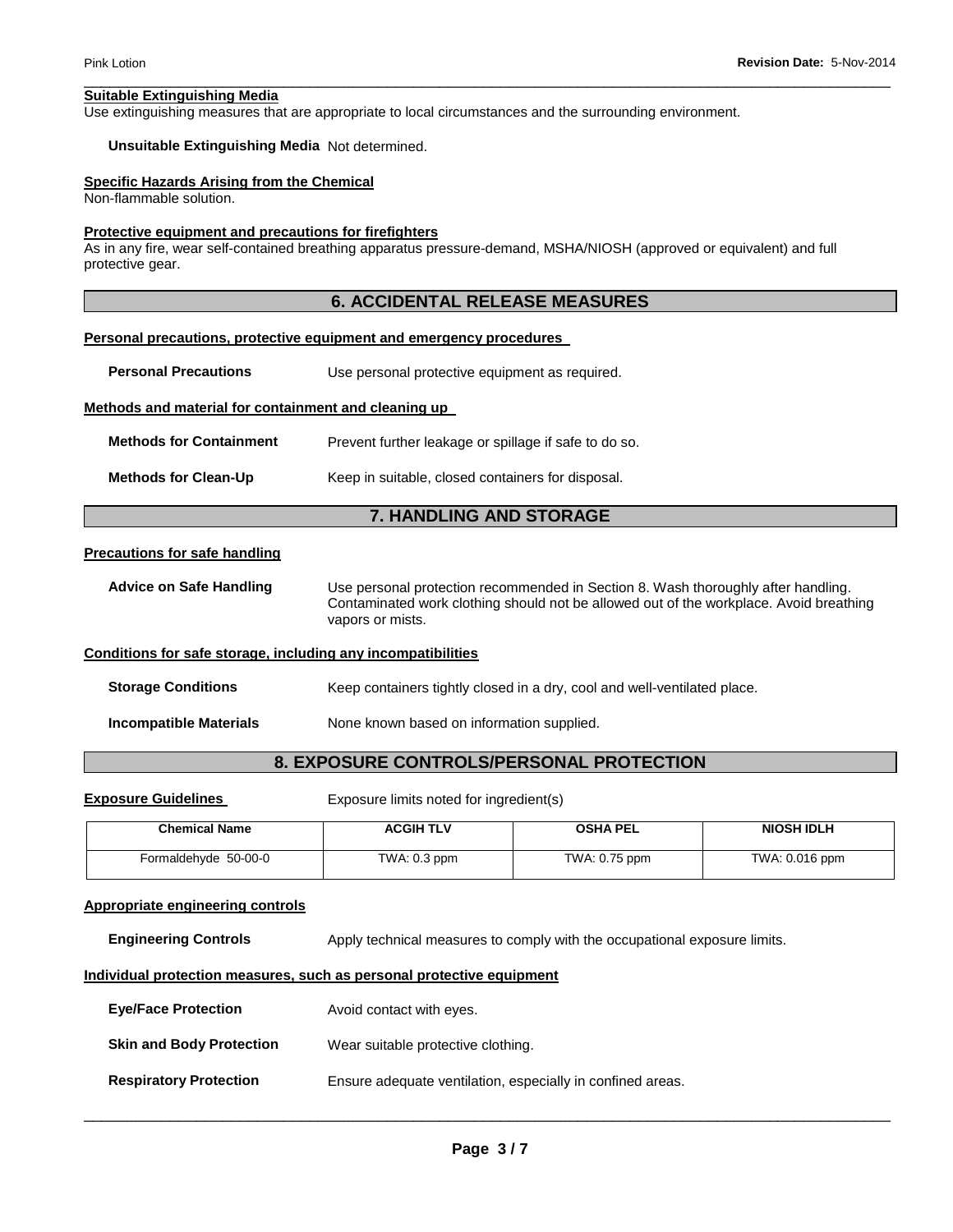#### **General Hygiene Considerations** Handle in accordance with good industrial hygiene and safety practice.

### **9. PHYSICAL AND CHEMICAL PROPERTIES**

\_\_\_\_\_\_\_\_\_\_\_\_\_\_\_\_\_\_\_\_\_\_\_\_\_\_\_\_\_\_\_\_\_\_\_\_\_\_\_\_\_\_\_\_\_\_\_\_\_\_\_\_\_\_\_\_\_\_\_\_\_\_\_\_\_\_\_\_\_\_\_\_\_\_\_\_\_\_\_\_\_\_\_\_\_\_\_\_\_\_\_\_\_

#### **Information on basic physical and chemical properties**

| <b>Physical State</b>               | Liquid         |
|-------------------------------------|----------------|
| Appearance                          | Not determined |
| Color                               | Not determined |
| <b>Property</b>                     | <b>Values</b>  |
| рH                                  | Not determined |
| <b>Melting Point/Freezing Point</b> | Not determined |
| <b>Boiling Point/Boiling Range</b>  | Not determined |
| <b>Flash Point</b>                  | Not determined |
| <b>Evaporation Rate</b>             | Not determined |
| <b>Flammability (Solid, Gas)</b>    | n/a-liquid     |
| <b>Upper Flammability Limits</b>    | Not determined |
| <b>Lower Flammability Limit</b>     | Not determined |
| <b>Vapor Pressure</b>               | Not determined |
| <b>Vapor Density</b>                | Not determined |
| <b>Specific Gravity</b>             | Not determined |
| <b>Water Solubility</b>             | Not determined |
| Solubility in other solvents        | Not determined |
| <b>Partition Coefficient</b>        | Not determined |
| <b>Auto-ignition Temperature</b>    | Not determined |
| <b>Decomposition Temperature</b>    | Not determined |
| <b>Kinematic Viscosity</b>          | Not determined |
| <b>Dynamic Viscosity</b>            | Not determined |
| <b>Explosive Properties</b>         | Not determined |
| <b>Oxidizing Properties</b>         | Not determined |

**Appearance** Not determined **Odor** Not determined **Color** Not determined **Odor Threshold** Not determined

**Remarks • Method** 

### **10. STABILITY AND REACTIVITY**

#### **Reactivity**

Not reactive under normal conditions.

#### **Chemical Stability**

Stable under recommended storage conditions.

#### **Possibility of Hazardous Reactions**

None under normal processing.

#### **Conditions to Avoid**

Keep out of reach of children.

#### **Incompatible Materials**

None known based on information supplied.

#### **Hazardous Decomposition Products**

None known based on information supplied.

### **11. TOXICOLOGICAL INFORMATION**

### **Information on likely routes of exposure**

**Product Information** 

**Eye Contact Avoid contact with eyes.**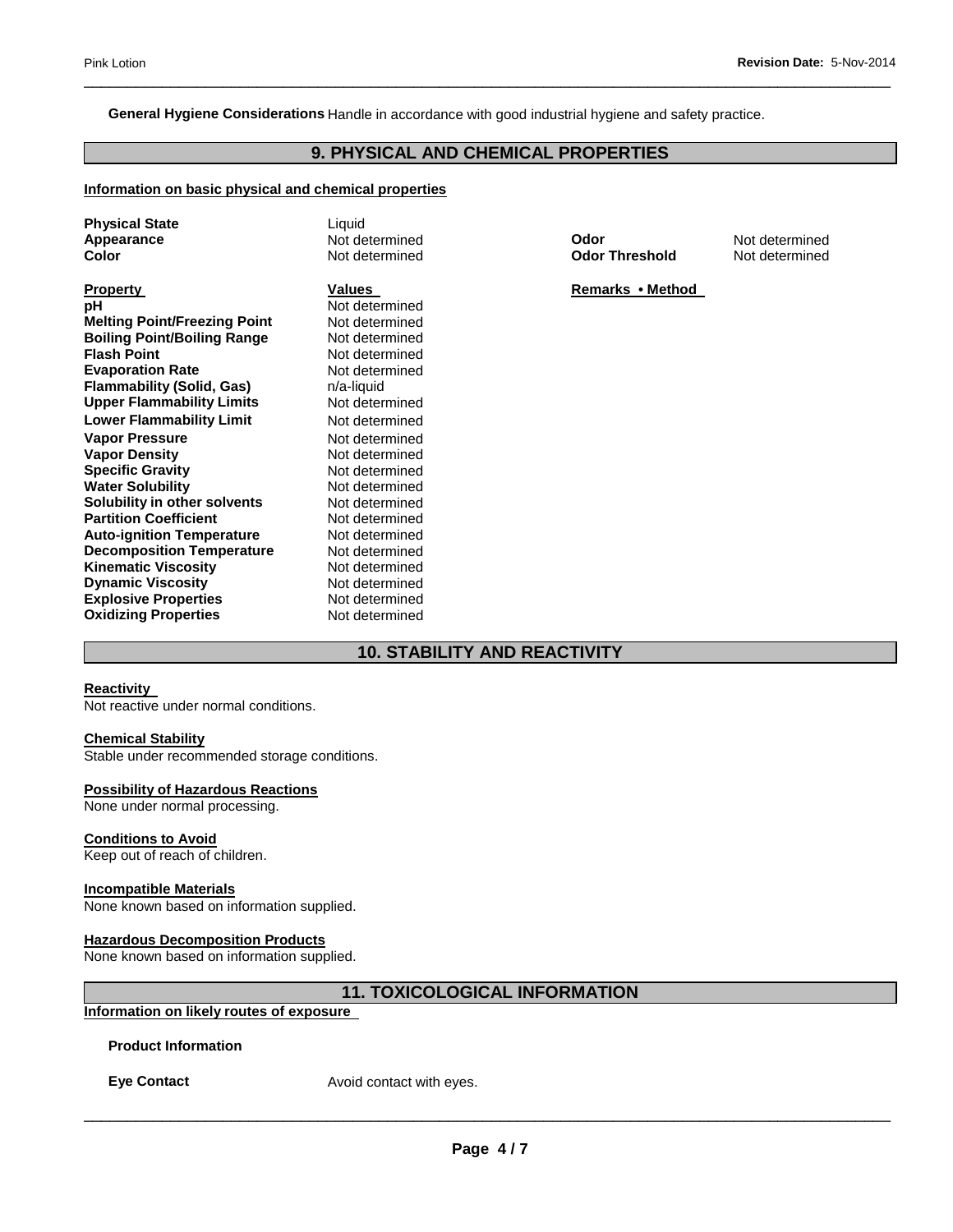| <b>Skin Contact</b> | May cause an allergic skin reaction. Causes skin irritation. May be harmful in contact with<br>skin. |
|---------------------|------------------------------------------------------------------------------------------------------|
| <b>Inhalation</b>   | Avoid breathing vapors or mists.                                                                     |
| Ingestion           | Do not taste or swallow.                                                                             |

\_\_\_\_\_\_\_\_\_\_\_\_\_\_\_\_\_\_\_\_\_\_\_\_\_\_\_\_\_\_\_\_\_\_\_\_\_\_\_\_\_\_\_\_\_\_\_\_\_\_\_\_\_\_\_\_\_\_\_\_\_\_\_\_\_\_\_\_\_\_\_\_\_\_\_\_\_\_\_\_\_\_\_\_\_\_\_\_\_\_\_\_\_

#### **Component Information**

| <b>Chemical Name</b>                                 | Oral LD50            | Dermal LD50              | <b>Inhalation LC50</b>       |
|------------------------------------------------------|----------------------|--------------------------|------------------------------|
| Benzenesulfonic acid, sodium salts<br>68081-81-2     | 1000 mg/kg (Rat)     | 2000 mg/kg (Rabbit)      |                              |
| Nonylphenol polyethylene glycol<br>ether 127087-87-0 | 960-6980 mg/kg (Rat) | 2000-2991 mg/kg (Rabbit) | 1.15 mg/L (Rat) Aerosol, 4 h |

#### **Information on physical, chemical and toxicological effects**

**Symptoms** Please see section 4 of this SDS for symptoms.

#### **Delayed and immediate effects as well as chronic effects from short and long-term exposure**

**Carcinogenicity** \*Level is below 0.1% (444 ppm)

| ำพลหา<br>$\blacksquare$ Nomed<br>ише | $- \cdot$<br>.<br>A.<br>эIJ | $\sim$ $\sim$ $\sim$<br>A | .<br>N |  |
|--------------------------------------|-----------------------------|---------------------------|--------|--|
|                                      | ∼                           | Grour                     |        |  |

#### **Legend**

*ACGIH (American Conference of* 

*Governmental Industrial Hygienists)* 

*A2 – Suspected human carcinogen*

*IARC (International Agency for Research on Cancer) 1 - Group 1: Carcinogenic to humans (Formaldehyde)*

*OSHA (Occupational Safety and Health Administration of the US Department of Labor)* 

*X – Present* 

*X - NTP: Known to be human carcinogen (Formaldehyde)* 

### **12. ECOLOGICAL INFORMATION**

#### **Ecotoxicity**

| <b>Chemical Name</b>    | Algae/aguatic plants | Fish                            | Toxicitv to<br>microorganisms | Crustacea                  |
|-------------------------|----------------------|---------------------------------|-------------------------------|----------------------------|
| Nonylphenol, branched,  |                      | $ $ LC50: 3.8-6.2 mg/L; fathead | IC50: >1000 mg/L,             | LC50: 9.3-21.4 mg/L; Water |
| ethoxylated 127087-87-0 |                      | minnow, 96h                     | Baacteria, 16h                | flea. 48h                  |

#### **Persistence/Degradability**

Not determined.

**Bioaccumulation**

Not determined.

**Mobility** Not determined

### **Other Adverse Effects**

Not determined

#### **13. DISPOSAL CONSIDERATIONS**

### **Waste Treatment Methods**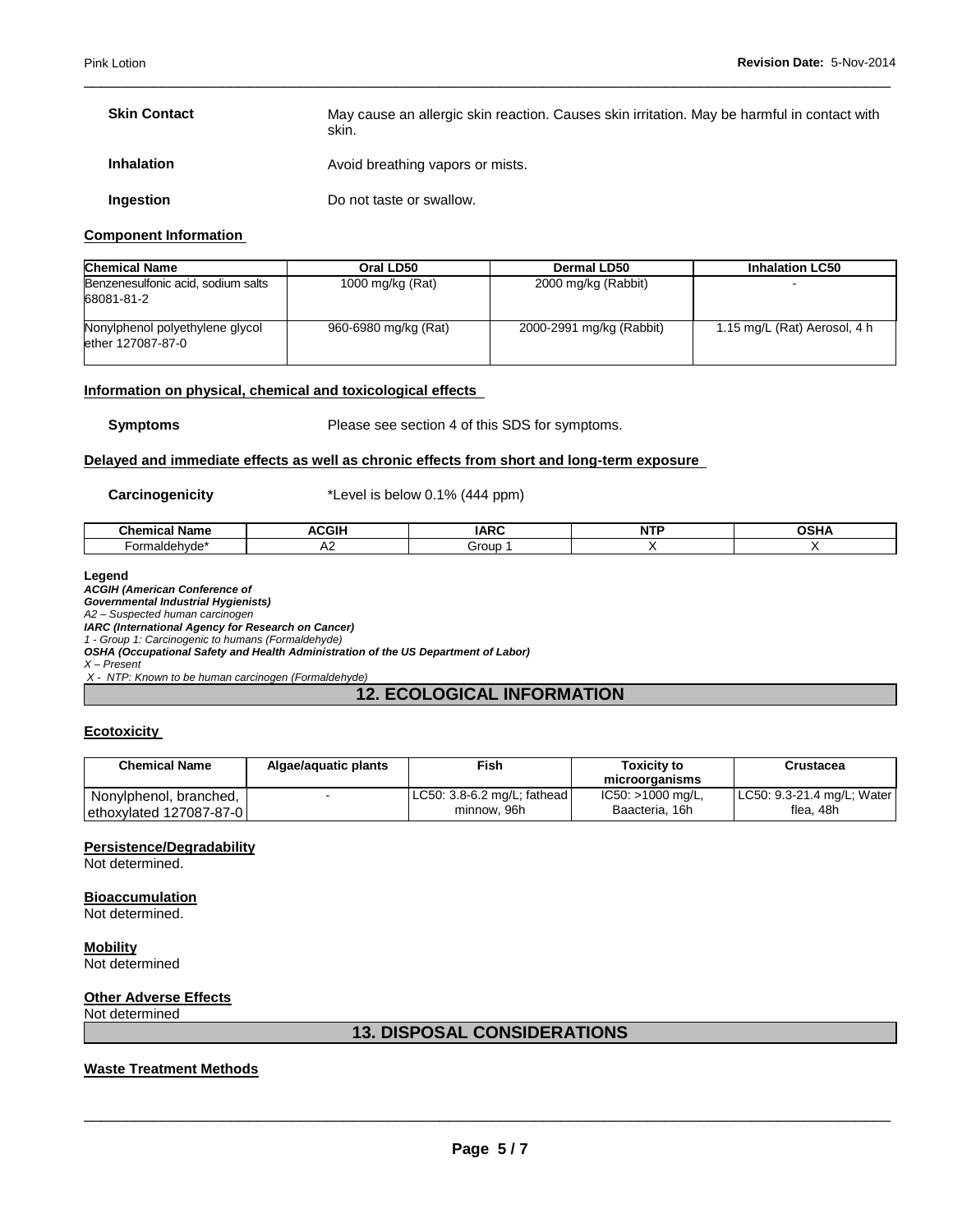| <b>Disposal of Wastes</b>     | Disposal should be in accordance with applicable regional, national and local laws and<br>regulations. |
|-------------------------------|--------------------------------------------------------------------------------------------------------|
| <b>Contaminated Packaging</b> | Disposal should be in accordance with applicable regional, national and local laws and<br>regulations. |

\_\_\_\_\_\_\_\_\_\_\_\_\_\_\_\_\_\_\_\_\_\_\_\_\_\_\_\_\_\_\_\_\_\_\_\_\_\_\_\_\_\_\_\_\_\_\_\_\_\_\_\_\_\_\_\_\_\_\_\_\_\_\_\_\_\_\_\_\_\_\_\_\_\_\_\_\_\_\_\_\_\_\_\_\_\_\_\_\_\_\_\_\_

### **14. TRANSPORT INFORMATION**

| <b>Note</b>                            | Please see current shipping paper for most up to date shipping information, including<br>exemptions and special circumstances. |
|----------------------------------------|--------------------------------------------------------------------------------------------------------------------------------|
| <u>DOT</u>                             | Not regulated                                                                                                                  |
| <u>IATA</u>                            | Not regulated                                                                                                                  |
| <b>IMDG</b><br><b>Marine Pollutant</b> | This material may meet the definition of a marine pollutant                                                                    |

### **15. REGULATORY INFORMATION**

#### **International Inventories**

Not determined

#### **US Federal Regulations**

#### **SARA 313**

This material does not contain any chemical components with known CAS numbers that exceed the threshold reporting levels established by SARA Title III, Section 313.

### **US State Regulations**

#### **California Proposition 65**

This product contains the following Proposition 65 chemicals

| <b>Chemical Name</b> | <b>California Proposition 65</b> |  |
|----------------------|----------------------------------|--|
| Formaldehyde 50-00-0 | Carcinogen                       |  |

### **U.S. State Right-to-Know Regulations**

#### Not determined

| <b>Chemical Name</b>                              | <b>New Jersey</b> | <b>Massachusetts</b> | Pennsylvania |
|---------------------------------------------------|-------------------|----------------------|--------------|
| Alkyl benzenesulfonic acid:<br>sodium salts       |                   |                      |              |
| Nonylphenol, branched,<br>ethoxylated 127087-87-0 |                   |                      |              |
| Formaldehyde 50-00-0                              |                   |                      |              |